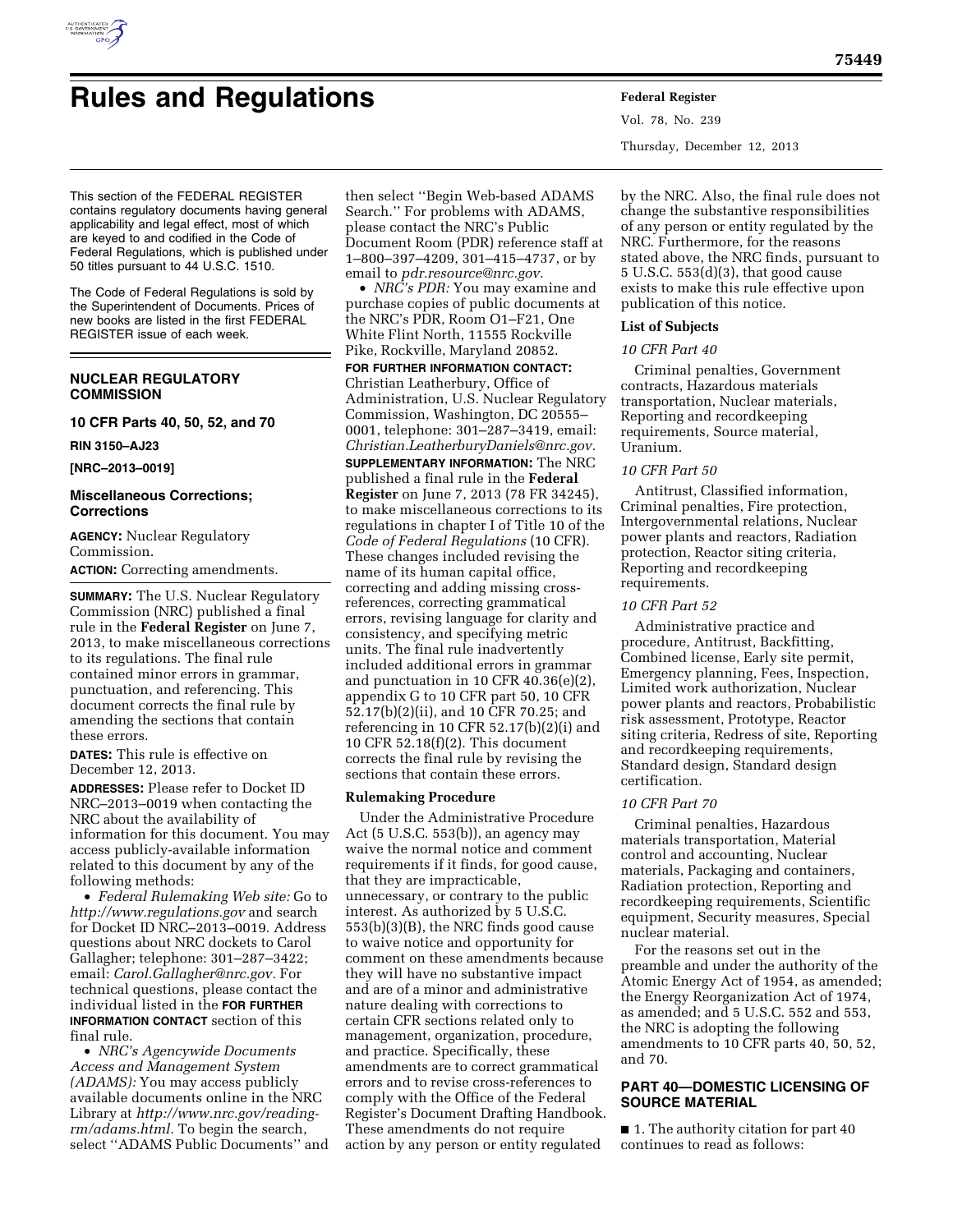**Authority:** Atomic Energy Act secs. 11(e)(2), 62, 63, 64, 65, 81, 161, 181, 182, 183, 186, 193, 223, 234, 274, 275 (42 U.S.C. 2014(e)(2), 2092, 2093, 2094, 2095, 2111, 2113, 2114, 2201, 2231, 2232, 2233, 2236, 2243, 2273, 2282, 2021, 2022); Energy Reorganization Act secs. 201, 202, 206 (42 U.S.C. 5841, 5842, 5846); Government Paperwork Elimination Act sec. 1704 (44 U.S.C. 3504 note); Energy Policy Act of 2005, Pub. L. No. 109–59, 119 Stat. 594 (2005).

Section 40.7 also issued under Energy Reorganization Act sec. 211, Pub. L. 95– 601, sec. 10, as amended by Pub. L. 102–486, sec. 2902 (42 U.S.C. 5851). Section 40.31(g) also issued under Atomic Energy Act sec. 122 (42 U.S.C. 2152). Section 40.46 also issued under Atomic Energy Act sec. 184 (42 U.S.C. 2234). Section 40.71 also issued under Atomic Energy Act sec. 187 (42 U.S.C. 2237).

■ 2. In § 40.36, paragraph  $(e)(2)$ introductory text, revise the fifth sentence to read as follows:

## **§ 40.36 Financial assurance and recordkeeping for decommissioning.**

\* \* \* \* \* (e) \* \* \*

 $(2)$  \* \* \* For commercial companies that do not issue bonds, a guarantee of funds by the applicant or licensee for decommissioning costs may be used if the guarantee and test are as contained in appendix D to part 30 of this chapter. \* \* \*

\* \* \* \* \*

## **PART 50—DOMESTIC LICENSING OF PRODUCTION AND UTILIZATION FACILITIES**

■ 3. The authority citation for part 50 continues to read as follows:

**Authority:** Atomic Energy Act secs. 102, 103, 104, 105, 147, 149, 161, 181, 182, 183, 186, 189, 223, 234 (42 U.S.C. 2132, 2133, 2134, 2135, 2167, 2169, 2201, 2231, 2232, 2233, 2236, 2239, 2273, 2282); Energy Reorganization Act secs. 201, 202, 206 (42 U.S.C. 5841, 5842, 5846); Nuclear Waste Policy Act sec. 306 (42 U.S.C. 10226); Government Paperwork Elimination Act sec. 1704 (44 U.S.C. 3504 note); Energy Policy Act of 2005, Pub. L. No. 109–58, 119 Stat. 194 (2005). Section 50.7 also issued under Pub. L. 95–601, sec. 10, as amended by Pub. L. 102–486, sec. 2902 (42 U.S.C. 5851). Section 50.10 also issued under Atomic Energy Act secs. 101, 185 (42 U.S.C. 2131, 2235); National Environmental Policy Act sec. 102 (42 U.S.C. 4332). Sections 50.13, 50.54(dd), and 50.103 also issued under Atomic Energy Act sec. 108 (42 U.S.C. 2138).

Sections 50.23, 50.35, 50.55, and 50.56 also issued under Atomic Energy Act sec. 185 (42 U.S.C. 2235). Appendix Q also issued under National Environmental Policy Act sec. 102 (42 U.S.C. 4332). Sections 50.34 and 50.54 also issued under sec. 204 (42 U.S.C. 5844). Sections 50.58, 50.91, and 50.92 also issued

under Pub. L. 97–415 (42 U.S.C. 2239). Section 50.78 also issued under Atomic Energy Act sec. 122 (42 U.S.C. 2152). Sections 50.80–50.81 also issued under Atomic Energy Act sec. 184 (42 U.S.C. 2234).

■ 4. In appendix G to part 50, section IV, paragraph A.2.c., revise the first sentence to read as follows:

## **Appendix G to Part 50—Fracture Toughness Requirements**

- \* \* \* \* \*
- IV. \* \* \*  $A. * * * *$
- $2. * * *$

c. The minimum temperature requirements given in table 1 pertain to the controlling material, which is either the material in the closure flange or the material in the beltline region with the highest reference temperature. \* \* \*

\* \* \* \* \*

# **PART 52—LICENSES, CERTIFICATIONS, AND APPROVALS FOR NUCLEAR POWER PLANTS**

■ 5. The authority citation for part 52 continues to read as follows:

**Authority:** Atomic Energy Act secs. 103, 104, 147, 149, 161, 181, 182, 183, 185, 186, 189, 223, 234 (42 U.S.C. 2133, 2201, 2167, 2169, 2232, 2233, 2235, 2236, 2239, 2282); Energy Reorganization Act secs. 201, 202, 206, 211 (42 U.S.C. 5841, 5842, 5846, 5851); Government Paperwork Elimination Act sec. 1704 (44 U.S.C. 3504 note); Energy Policy Act of 2005, Pub. L. No. 109–58, 119 Stat. 594 (2005).

 $\blacksquare$  6. In § 52.17, revise paragraphs (b)(2)(i) and (ii) to read as follows:

### **§ 52.17 Contents of applications; technical information.**

\* \* \* \* \*

(b) \* \* \*

(2) \* \* \*

(i) Propose major features of the emergency plans, in accordance with the pertinent standards of § 50.47 of this chapter and the requirements of appendix E to part 50 of this chapter, such as the exact size and configuration of the emergency planning zones, for review and approval by the NRC, in consultation with the Federal Emergency Management Agency (FEMA) in the absence of complete and integrated emergency plans; or

(ii) Propose complete and integrated emergency plans for review and approval by the NRC, in consultation with FEMA, in accordance with the applicable standards of § 50.47 of this chapter and the requirements of appendix E to part 50 of this chapter. To the extent approval of emergency plans is sought, the application must contain the information required by § 50.33(g) and (j) of this chapter.

\* \* \* \* \*

■ 7. In § 52.18, revise the last sentence to read as follows:

#### **§ 52.18 Standards for review of applications.**

\* \* \* The Commission shall determine, after consultation with FEMA, whether the information required of the applicant by § 52.17(b)(1) shows that there is not significant impediment to the development of emergency plans that cannot be mitigated or eliminated by measures proposed by the applicant, whether any major features of emergency plans submitted by the applicant under § 52.17(b)(2)(i) are acceptable in accordance with the applicable standards of § 50.47 of this chapter and the requirements of appendix E to part 50 of this chapter, and whether any emergency plans submitted by the applicant under § 52.17(b)(2)(ii) provide reasonable assurance that adequate protective measures can and will be taken in the event of a radiological emergency.

# **PART 70—DOMESTIC LICENSING OF SPECIAL NUCLEAR MATERIAL**

■ 8. The authority citation for part 70 continues to read as follows:

**Authority:** Atomic Energy Act secs. 51, 53, 161, 182, 183, 193, 223, 234 (42 U.S.C. 2071, 2073, 2201, 2232, 2233, 2243, 2273, 2282, 2297f); secs. 201, 202, 204, 206, 211 (42 U.S.C. 5841, 5842, 5845, 5846, 5851); Government Paperwork Elimination Act sec. 1704 (44 U.S.C. 3504 note); Energy Policy Act of 2005, Pub. L. No. 109–58, 119 Stat. 194 (2005).

Sections 70.1(c) and 70.20a(b) also issued under secs. 135, 141, Pub. L. 97–425, 96 Stat. 2232, 2241 (42 U.S.C. 10155, 10161).

Section 70.21(g) also issued under Atomic Energy Act sec. 122 (42 U.S.C. 2152). Section 70.31 also issued under Atomic Energy Act sec. 57(d) (42 U.S.C. 2077(d)). Sections 70.36 and 70.44 also issued under Atomic Energy Act sec. 184 (42 U.S.C. 2234). Section 70.81 also issued under Atomic Energy Act secs. 186, 187 (42 U.S.C. 2236, 2237). Section 70.82 also issued under Atomic Energy Act sec. 108 (42 U.S.C. 2138).

■ 9. In § 70.25, paragraph (f)(2) introductory text, revise the fourth sentence to read as follows:

### **§ 70.25 Financial assurance and recordkeeping for decommissioning.**  \* \* \* \* \*

(f) \* \* \*

 $(2)$  \* \* \* For commercial corporations that issue bonds, a guarantee of funds by the applicant or licensee for decommissioning costs based on a financial test may be used if the guarantee and test are as contained